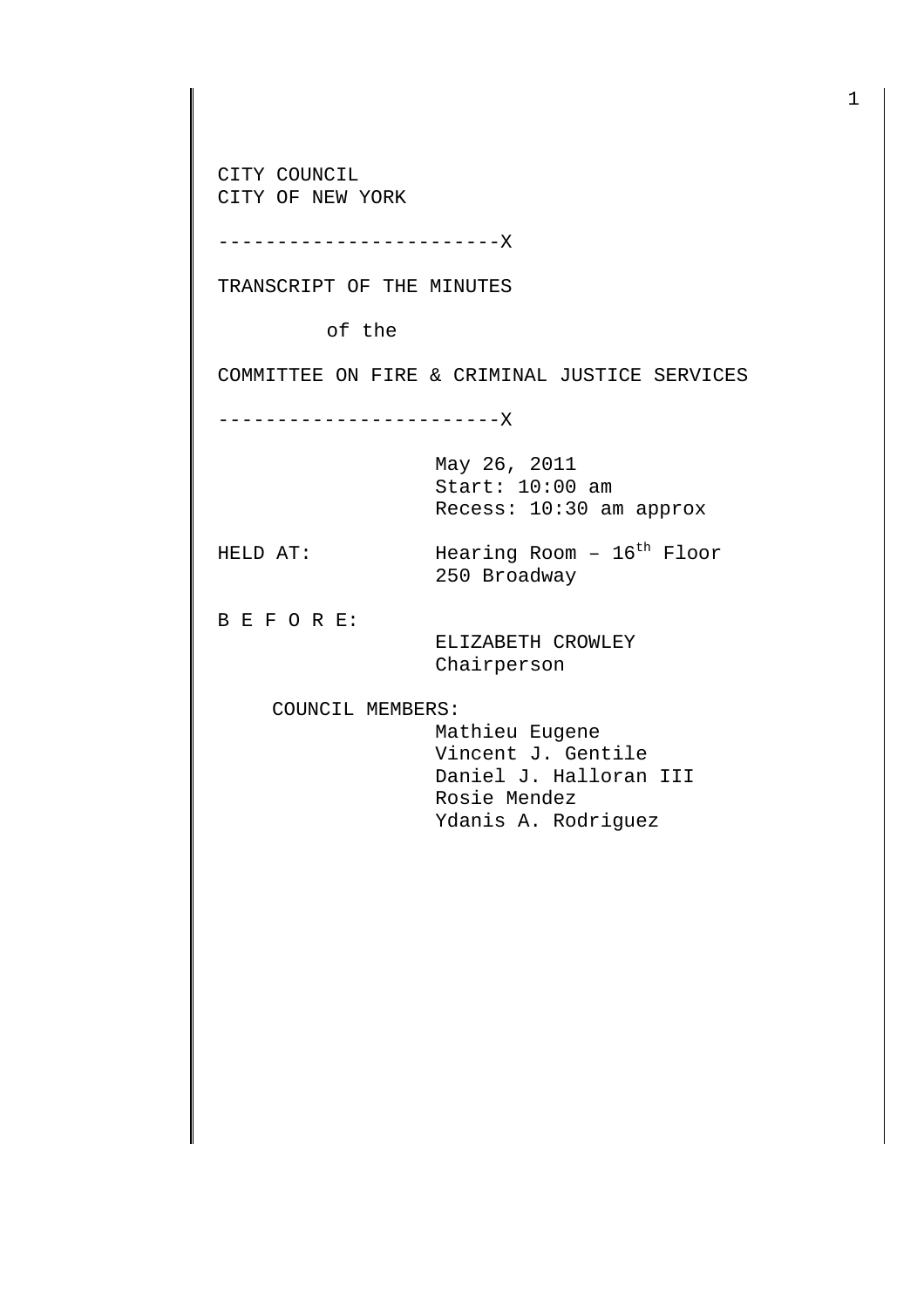## A P P E A R A N C E S

John Shacknai First Deputy Commissioner of Legal Affairs New York City Fire Department

Mitch Paluszek Deputy General Counsel for Personnel Legal Matters Department of Citywide Administrative Services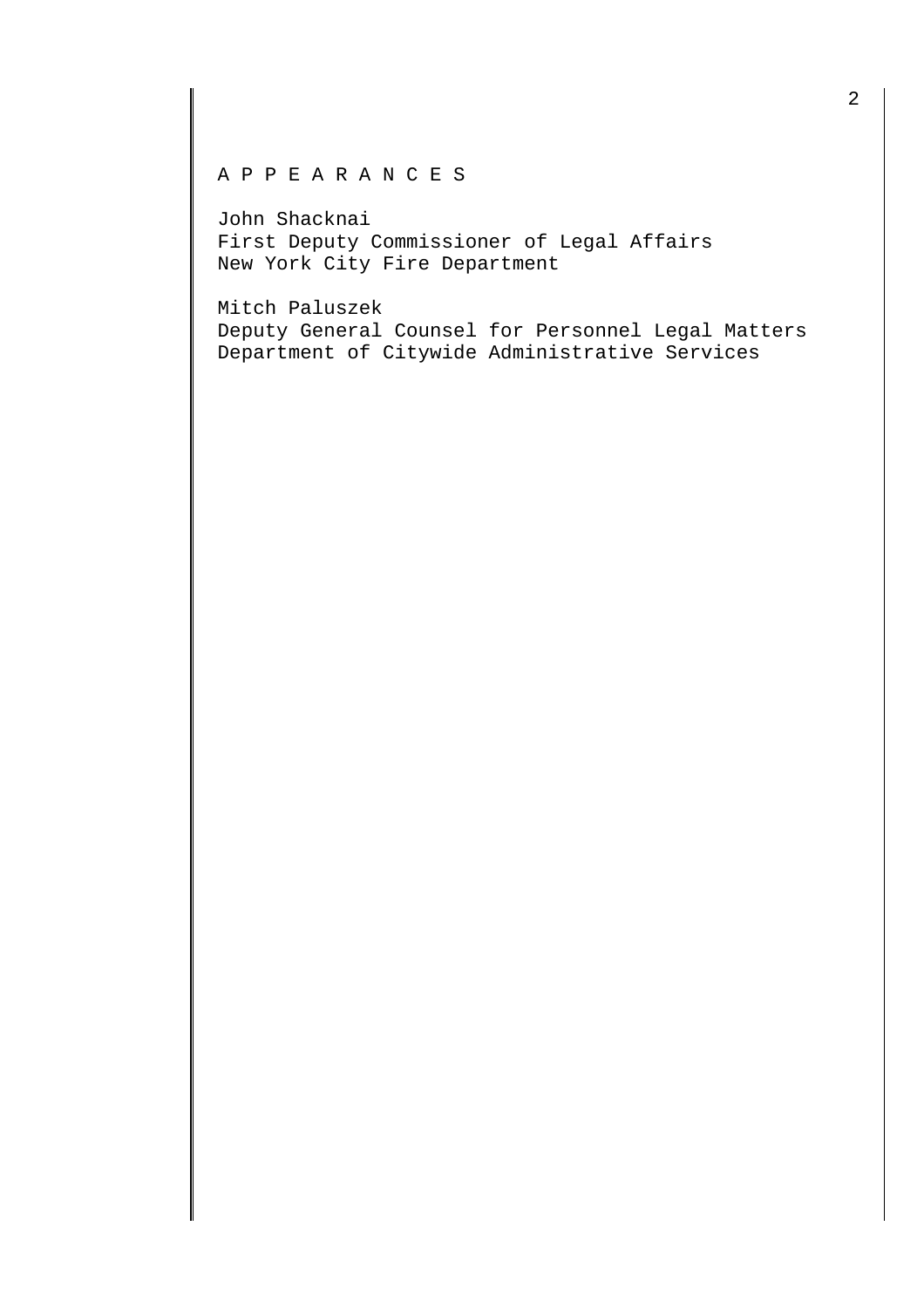| $\mathbf{1}$   | 3<br>COMMITTEE ON FIRE & CRIMINAL JUSTICE SVCS     |
|----------------|----------------------------------------------------|
| $\overline{a}$ | CHAIRPERSON CROWLEY: Today we are                  |
| 3              | hearing and voting on a bill, proposed Intro 450A, |
| 4              | which was introduced by Council Members Vallone,   |
| 5              | Williams, Oddo and myself, and has been co-        |
| 6              | sponsored by many of our colleagues. Council       |
| 7              | Member Vallone cannot be here today, but I want to |
| 8              | thank him and my colleagues Williams, Oddo for     |
| 9              | their leadership in introducing this important     |
| 10             | legislation. Today we  yesterday we heard from     |
| 11             | the public, that included personal accounts of     |
| 12             | firefighter candidates who, through no fault of    |
| 13             | their own, would lose the opportunity to become    |
| 14             | firefighters unless we pass this important         |
| 15             | legislation. The bill will temporarily increase    |
| 16             | the maximum age for filing an application to take  |
| 17             | the exam to become a firefighter for certain       |
| 18             | groups, and is necessary as a result of litigation |
| 19             | that has impacted the current exam and those that  |
| 20             | took it, as well as some from previous eligible    |
| 21             | exam lists. Again, if we do not pass this          |
| 22             | legislation, many people who prepared and          |
| 23             | dedicated themselves for the opportunity to become |
| 24             | firefighters would not have the opportunity        |
| 25             | because the exam they took could not be used       |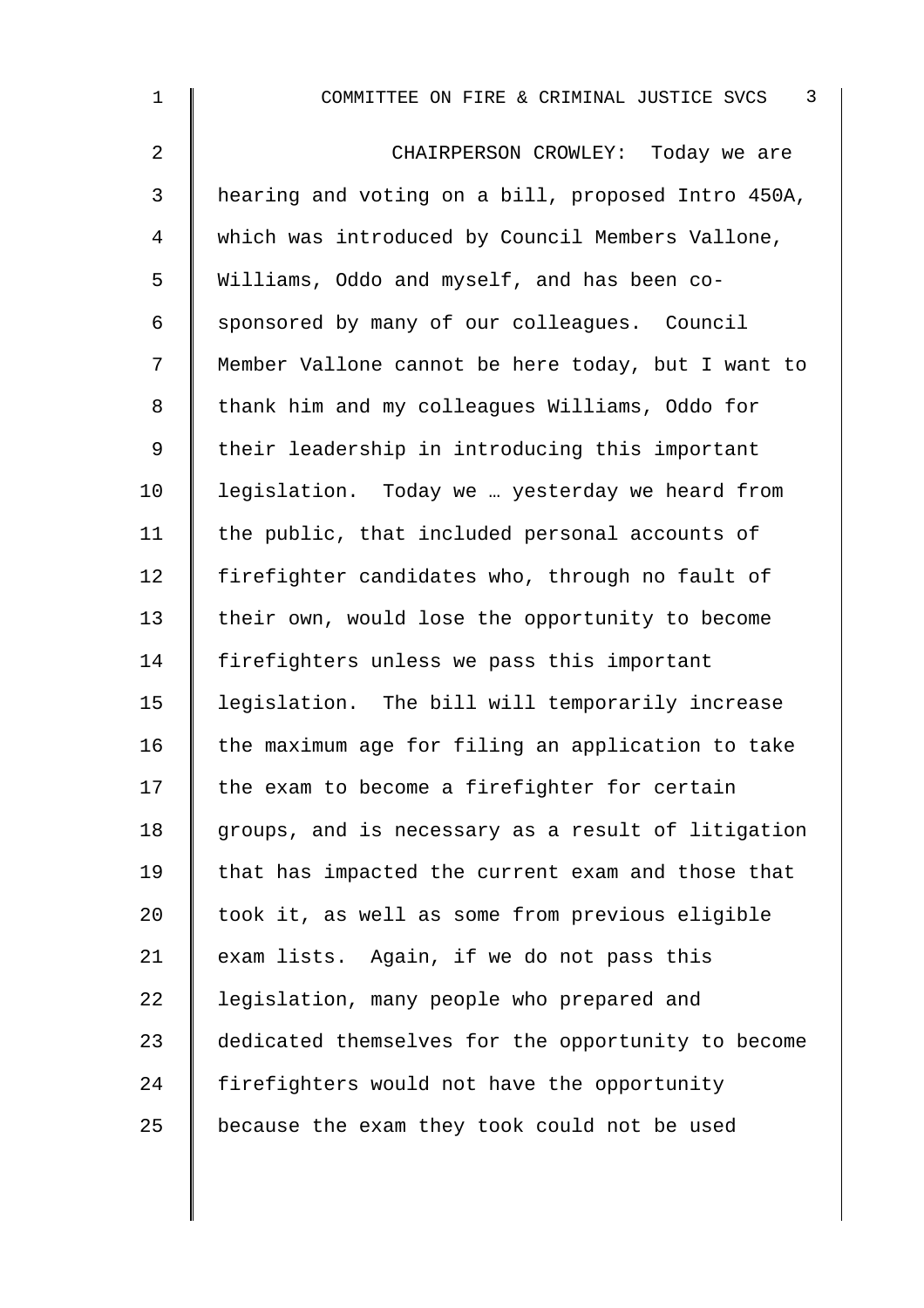2 | because of the pending litigation. If we don't  $3 \parallel$  act now, they will be too old to apply by the time 4 the next exam application period is open. 5  $\parallel$  Currently, people who have passed their 29<sup>th</sup> 6 birthday at the time of filing their application  $7 \parallel$  are ineligible to take the firefighter exam. This 8 | bill will temporarily increase the maximum filing 9 || age to include those that have not passed their 10  $\parallel$  36<sup>th</sup> birthday at the time of filing their new 11 | application. This extension granted by the bill  $12$  will only be available for certain individuals who 13 have been affected by pending legislation … sorry, 14 pending litigation, and only for the next open 15 competitive exam, or promotional exam, for those 16 eligible to take such a promotion exam. Covered 17 individuals are those who either took a New York  $18$  City firefighter exam in the five years preceding 19  $\parallel$  the effective date of this local law, or who could 20 not be appointed from an eligible list for the 21 position of firefighter, including, but not 22 | limited to, a special military eligible list 23  $\parallel$  established before the effective date of this 24 | local law, because such list could not be used in 25 whole or in part by the Fire Department due to the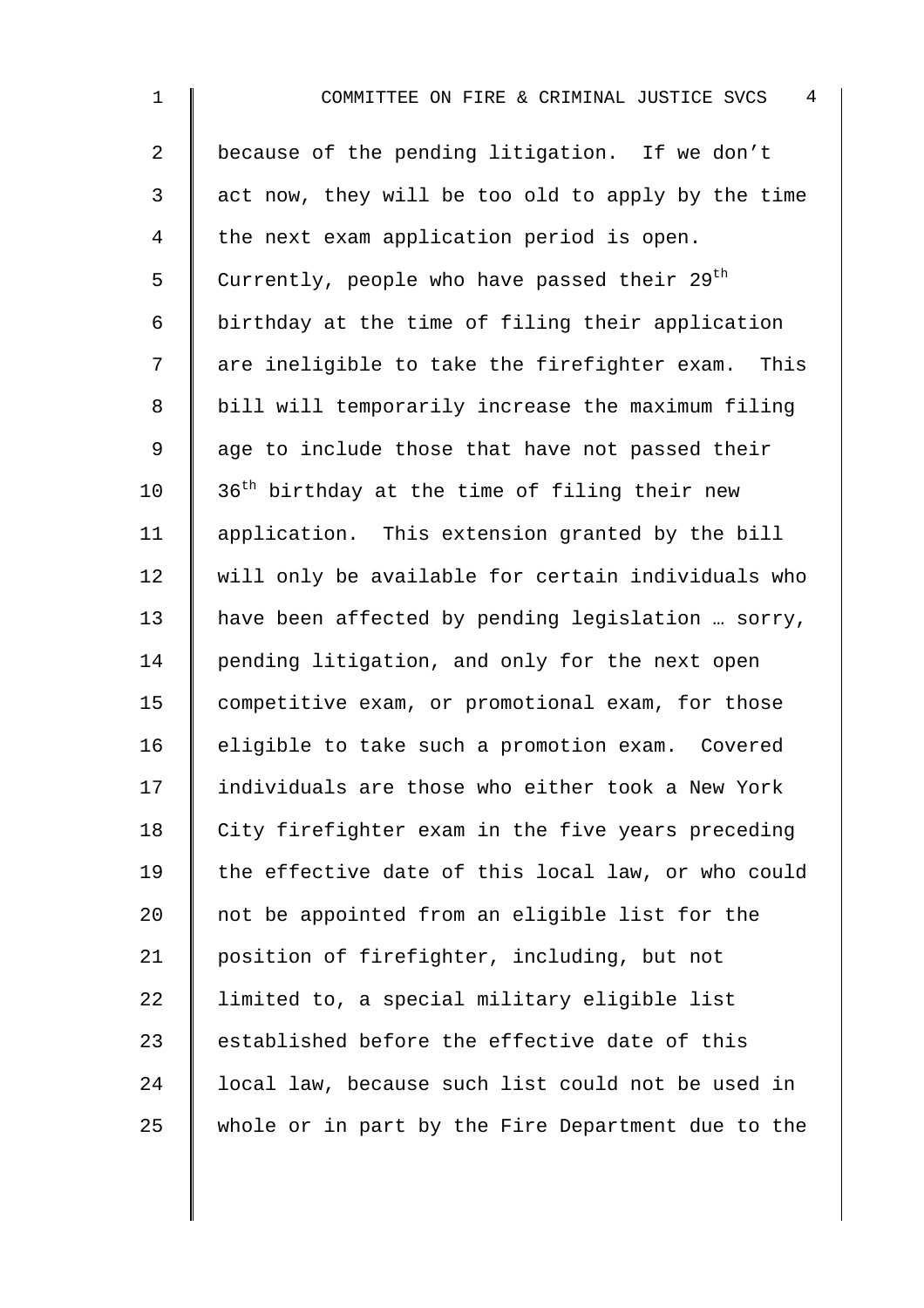| $\mathbf 1$    | 5<br>COMMITTEE ON FIRE & CRIMINAL JUSTICE SVCS     |
|----------------|----------------------------------------------------|
| $\overline{2}$ | litigation. I want to thank all the individual     |
| 3              | applicants who have worked so hard to become       |
| 4              | firefighters, and who have so eloquently the       |
| 5              | importance to them of having an opportunity to     |
| 6              | become firefighters. We have been joined by First  |
| 7              | Deputy Commissioner John Shacknai, who I           |
| 8              | understand has a statement. And I would like to    |
| 9              | recognize my colleagues who are here today. We     |
| 10             | have Council Member Vincent Gentile from Brooklyn, |
| 11             | Council Member Dan Halloran from Queens, and       |
| 12             | Council Member Rosie Mendez from Manhattan.        |
| 13             | Commissioner, good morning, and when you have an   |
| 14             | opportunity, please begin your statement.          |
| 15             | MR. SHACKNAI: Good morning,                        |
| 16             | Chairperson Crowley and Council Members, thank you |
| 17             | for holding this hearing today regarding Intro     |
| 18             | 450A, a bill to raise the age limit from 28 to 35  |
| 19             | for a specified category of persons wishing to     |
| 20             | become firefighters with the New York City Fire    |
| 21             | Department. We strongly support this bill.<br>For  |
| 22             | some time the FDNY has been pursuing legislation   |
| 23             | to raise the age limit for becoming a firefighter, |
| 24             | since a good number of candidates who prepared     |
| 25             | for, took, and in many cases successfully passed   |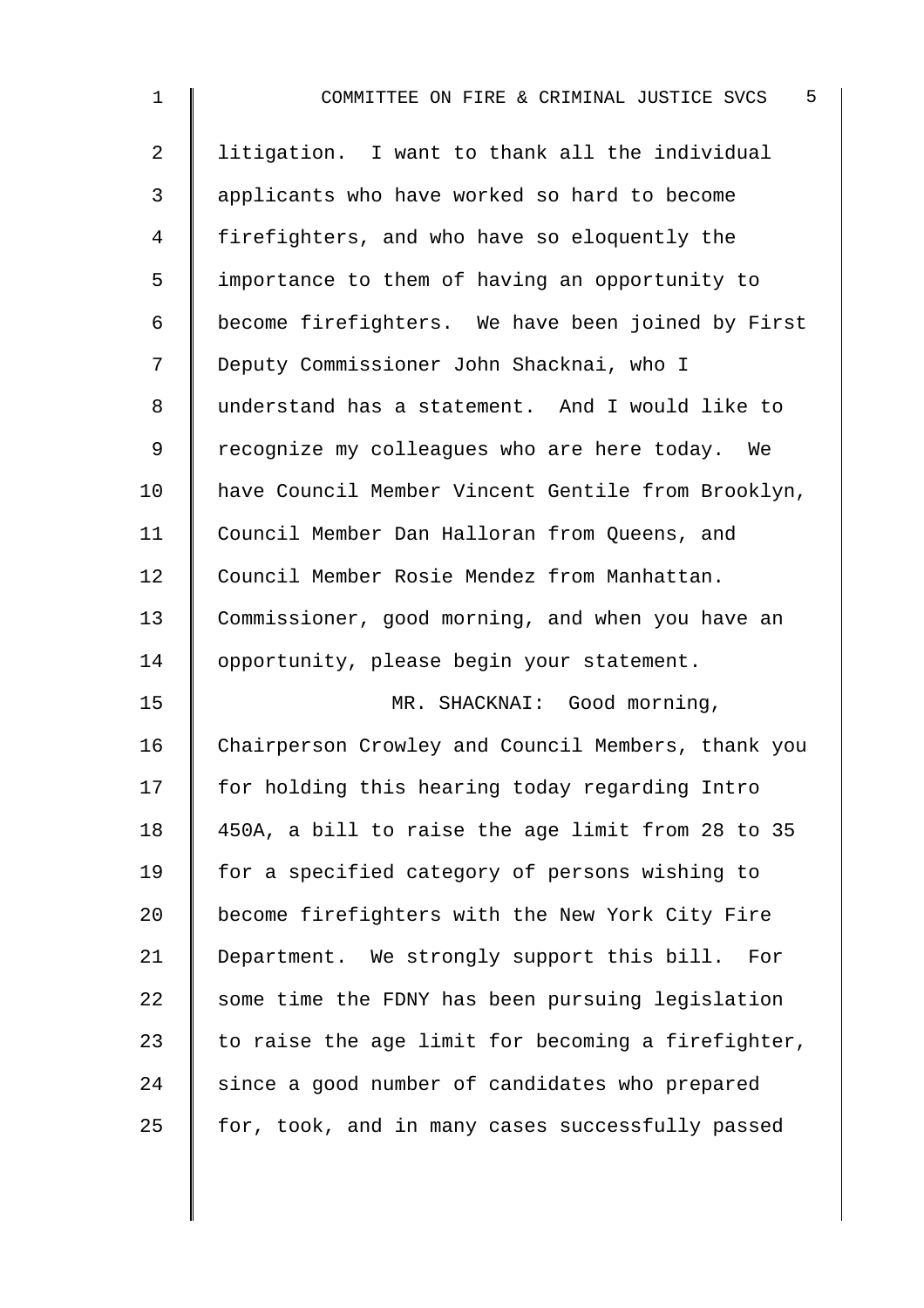2  $\parallel$  the last exam, were closed out of the opportunity 3 | to serve as New York City firefighters. As you 4 all know, the judge's decision finding the last 5 New York City firefighter test invalid meant that  $6 \parallel$  some of the candidates who took that examination 7 would be older than 28 by the time we could 8 administer the next test. We see this bill as 9 || addressing the obvious unfairness to those  $10$  | candidates who would be older than 28 by the time 11 | the upcoming filing period begins. Without going 12 I into the details of the lawsuit that led to the 13  $\parallel$  judge's decision, we do know that the law 14 department plans to appeal the final ruling in 15  $\parallel$  that litigation. However, we cannot predict with  $16$  any certainty what the ultimate outcome of that 17 litigation will be or when a final decision will 18  $\parallel$  be made. In the meantime we have been working 19 With experts from all the parties under the 20  $\parallel$  supervision of the court to create a new 21 | firefighter exam. If the city is able to 22 administer the exam in 2011, we expect our first 23  $\parallel$  firefighter class from that new list to enter the 24 Fire Academy in 2012. That is why this bill and 25  $\parallel$  the timely scheduling of this hearing is so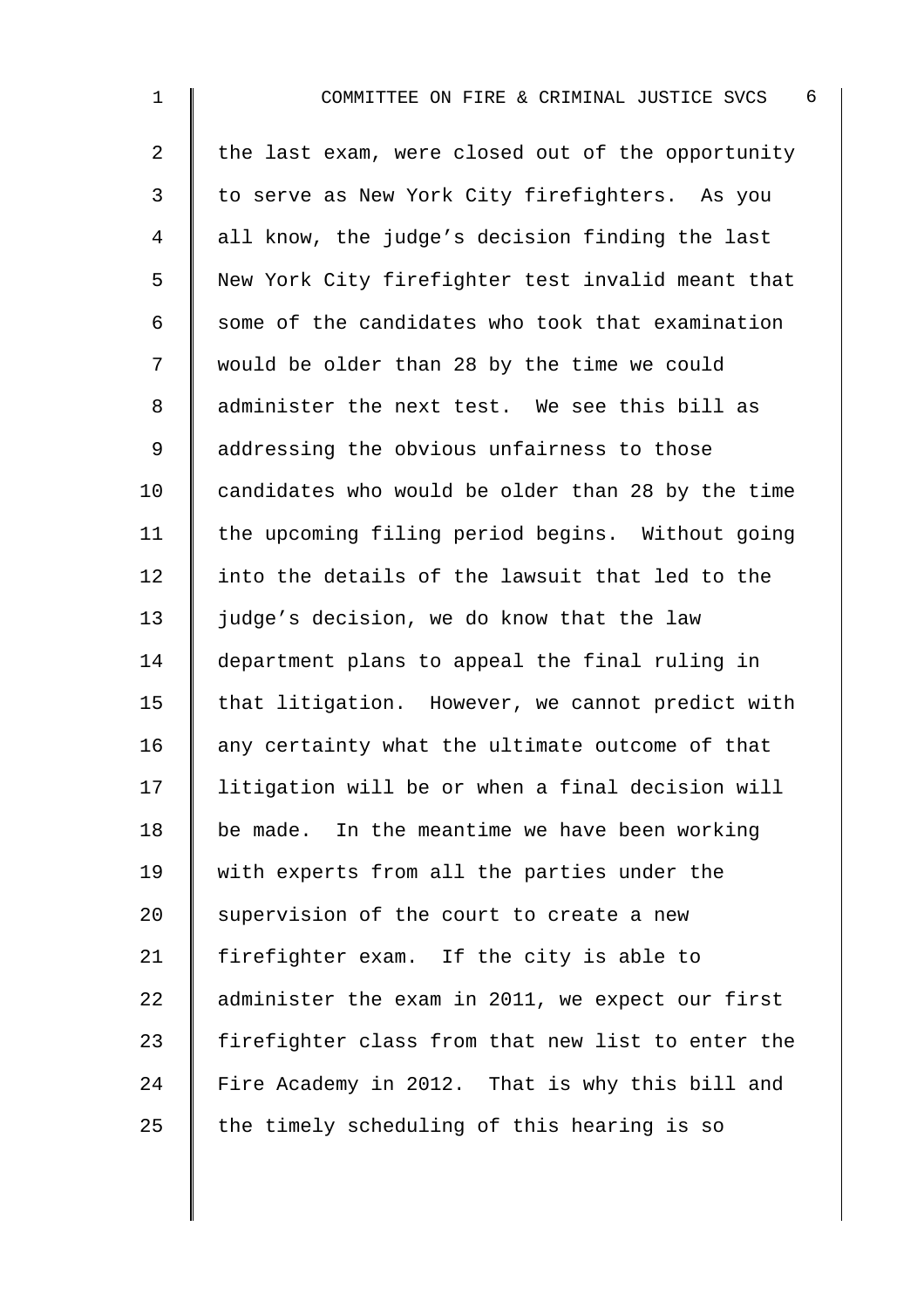| $\mathbf{1}$ | 7<br>COMMITTEE ON FIRE & CRIMINAL JUSTICE SVCS                  |
|--------------|-----------------------------------------------------------------|
| 2            | important. We thank the City Council for all its                |
| 3            | efforts to insure that Intro 450A is enacted as                 |
| 4            | soon as possible, so that necessary steps can then              |
| 5            | be taken to open the filing period by July 1 <sup>st</sup> . We |
| 6            | also want to thank our colleagues at the Law                    |
| 7            | Department and DCAS for being our partners in                   |
| 8            | pursuing this important piece of legislation,                   |
| 9            | we'll be happy to take your questions at this                   |
| 10           | time.                                                           |
| 11           | CHAIRPERSON CROWLEY: Thank you,                                 |
| 12           | Commissioner. My question is, so as planned by                  |
| 13           | the Fire Department, the application period is to               |
| 14           | begin July 1st?                                                 |
| 15           | MR. SHACKNAI: We are informed that                              |
| 16           | the filing period is likely to begin July 1 <sup>st</sup> and   |
| 17           | run through August 31st.                                        |
| 18           | CHAIRPERSON CROWLEY: And then the                               |
| 19           | exam, when is that planned for?                                 |
| 20           | MR. SHACKNAI: The current schedule                              |
| 21           | projects that it could be given in early December               |
| 22           | of 2011.                                                        |
| 23           | CHAIRPERSON CROWLEY: And is that a                              |
| 24           | new test?                                                       |
| 25           | MR. SHACKNAI: Yes. That test is-                                |
|              |                                                                 |
|              |                                                                 |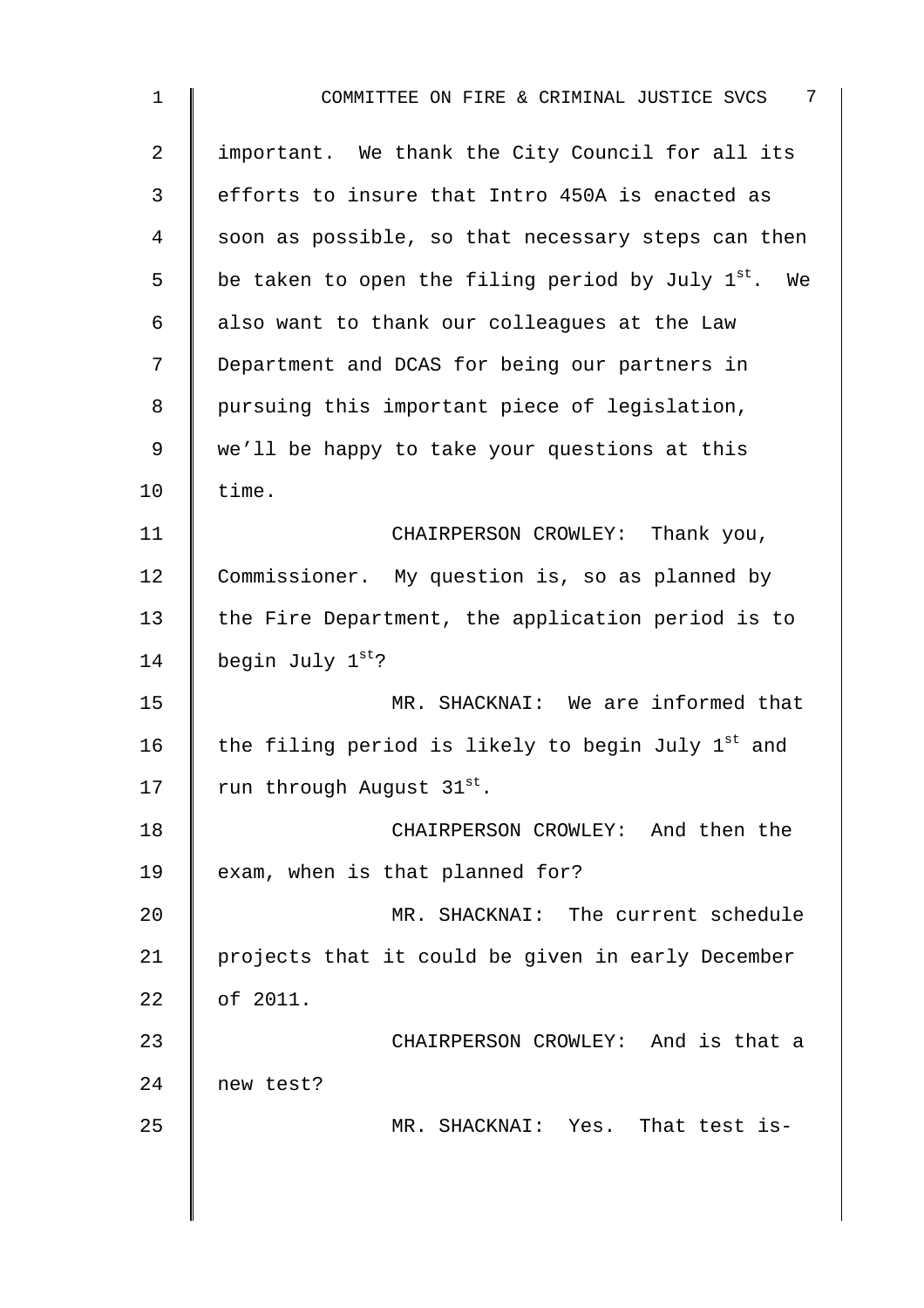| 1  | 8<br>COMMITTEE ON FIRE & CRIMINAL JUSTICE SVCS     |
|----|----------------------------------------------------|
| 2  |                                                    |
| 3  | CHAIRPERSON CROWLEY: [Interposing]                 |
| 4  | It's going to be litigation-proof?                 |
| 5  | MR. SHACKNAI: Well, we certainly                   |
| 6  | hope so. And I have urged the Law Department to    |
| 7  | do everything possible to insure that before the   |
| 8  | exam is given, it has received as many approvals   |
| 9  | as it could possibly receive from the court.       |
| 10 | Obviously we're not in control of that, and there  |
| 11 | may be people depending on the results who want to |
| 12 | challenge the exam after the fact, but we're       |
| 13 | trying to make it as bullet-proof as possible.     |
| 14 | CHAIRPERSON CROWLEY: And when                      |
| 15 | would applicants take the physical part of the     |
| 16 | exam?                                              |
| 17 | MR. SHACKNAI: After the exam is                    |
| 18 | scored, then a list would be created and then we   |
| 19 | would process those people for physicals, as each  |
| 20 | new class prepares to enter the academy.           |
| 21 | CHAIRPERSON CROWLEY: So they'd                     |
| 22 | have to pass and score high on the list to be      |
| 23 | eligible to take the physical.                     |
| 24 | MR. SHACKNAI: Correct.                             |
| 25 | CHAIRPERSON CROWLEY: And when do                   |
|    |                                                    |
|    |                                                    |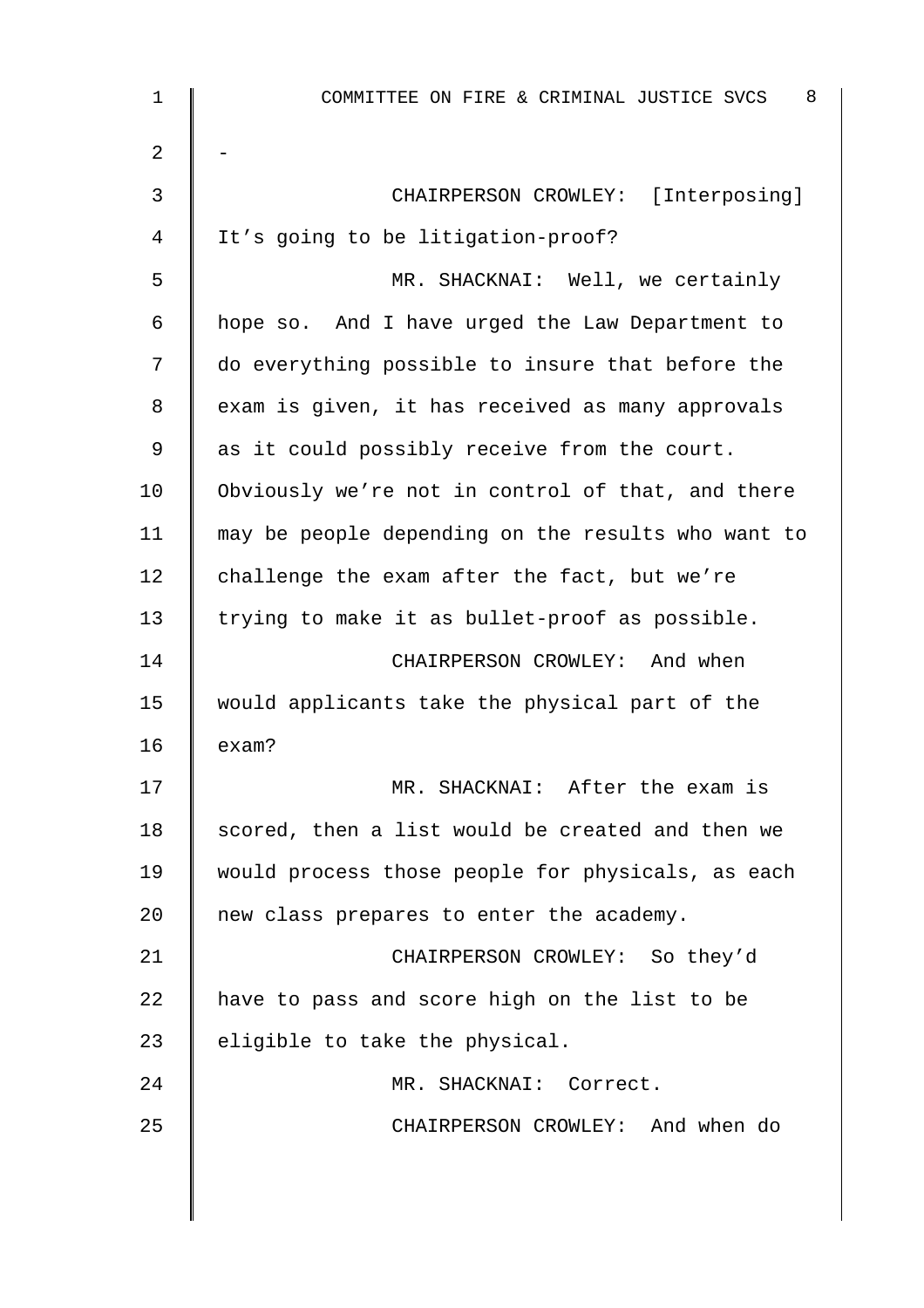| $\mathbf 1$    | 9<br>COMMITTEE ON FIRE & CRIMINAL JUSTICE SVCS    |
|----------------|---------------------------------------------------|
| $\overline{2}$ | you believe that the next class will start?       |
| 3              | MR. SHACKNAI: We sincerely hope                   |
| 4              | that we have a class starting sometime in 2012.   |
| 5              | And we'd like to see it as early in 2012 as       |
| 6              | possible.                                         |
| 7              | CHAIRPERSON CROWLEY: Do you know                  |
| 8              | how many people will be impacted by this          |
| 9              | legislation that we hope to pass today?           |
| 10             | MR. SHACKNAI: I don't know the                    |
| 11             | exact number, but it would have to number in the  |
| 12             | thousands.                                        |
| 13             | CHAIRPERSON CROWLEY: How many                     |
| 14             | people  you don't know how many people?           |
| 15             | MR. SHACKNAI: I don't know the                    |
| 16             | exact number, it would certainly number in the    |
| 17             | thousands, because it's all those people who took |
| 18             | 6019, and who were between the ages of 25 and 28. |
| 19             | Some of those people may not want to take this    |
| 20             | next exam, but we believe many will. We know a    |
| 21             | number of them personally, so thousands of people |
| 22             | will have the opportunity to take the next exam.  |
| 23             | CHAIRPERSON CROWLEY: Right.                       |
| 24             | MR. PALUSZEK: Mitch Paluszek from                 |
| 25             | the Department of Citywide Administrative         |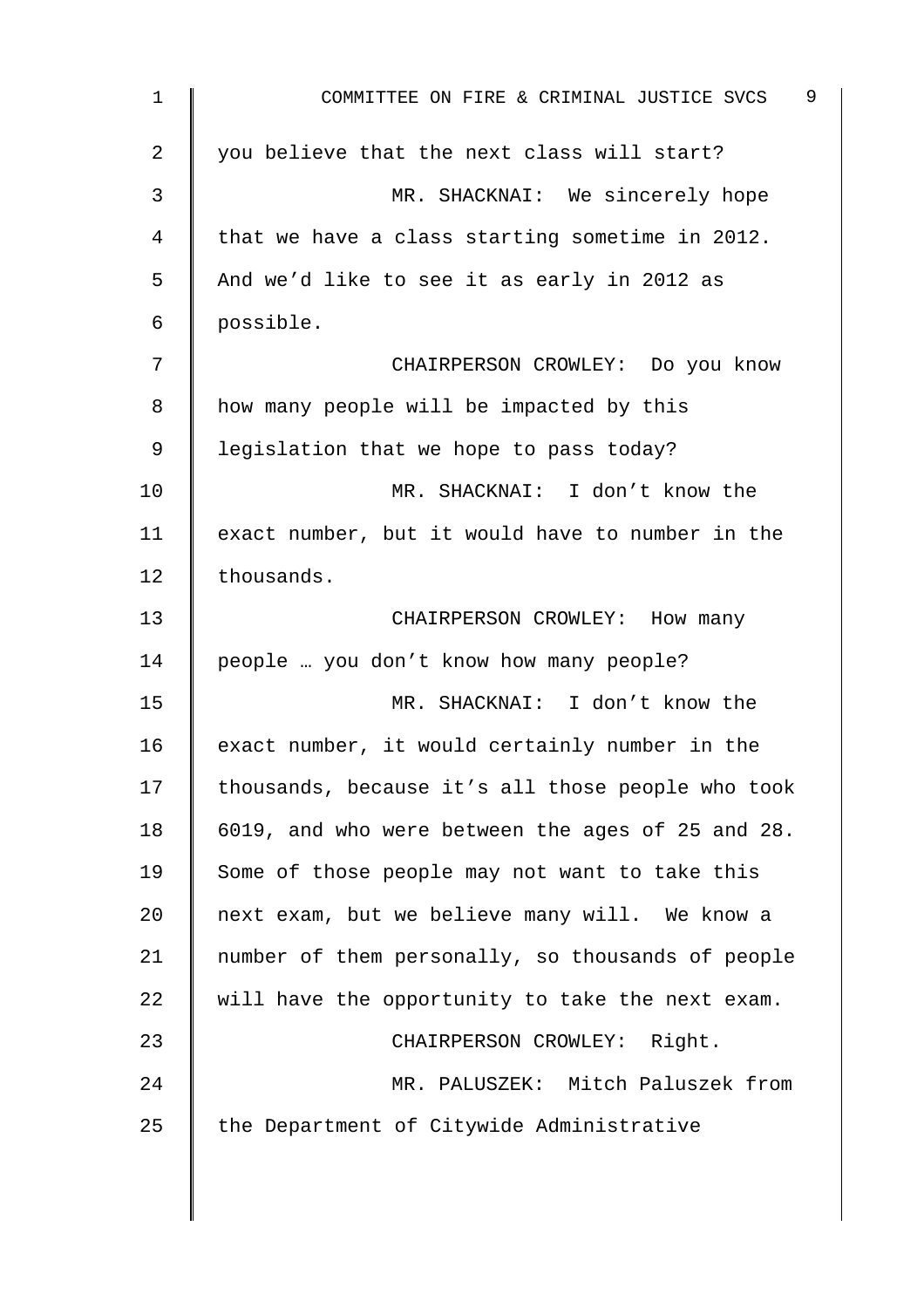| $\mathbf 1$ | 10<br>COMMITTEE ON FIRE & CRIMINAL JUSTICE SVCS    |
|-------------|----------------------------------------------------|
| 2           | Services, we don't, during an application period,  |
| 3           | gather information on a candidate's age. So we     |
| 4           | really have no way of knowing how many people on   |
| 5           | the lists which were rendered ineligible or        |
| 6           | invalid, we have no idea how old they were. But    |
| 7           | anecdotally we've been told that  anecdotally      |
| 8           | we've been told that there are hundreds of people, |
| 9           | perhaps thousands, that would be affected.         |
| 10          | CHAIRPERSON CROWLEY: But you don't                 |
| 11          | know how many. How about with the military list?   |
| 12          | MR. SHACKNAI: Do you know the                      |
| 13          | numbers?                                           |
| 14          | MR. PALUSZEK: We did a calculation                 |
| 15          | and it's a very small number of people who are     |
| 16          | affected by the invalidity of these tests. We      |
| 17          | have the number at approximately 33 who were on    |
| 18          | lists that were rendered invalid and therefore     |
| 19          | lost their opportunity to be considered.           |
| 20          | CHAIRPERSON CROWLEY: Sorry, did                    |
| 21          | you say 33?                                        |
| 22          | MR. PALUSZEK: Yes.                                 |
| 23          | CHAIRPERSON CROWLEY: And now would                 |
| 24          | those include people, are there other people from  |
| 25          | before 2007, from eligible lists?                  |
|             |                                                    |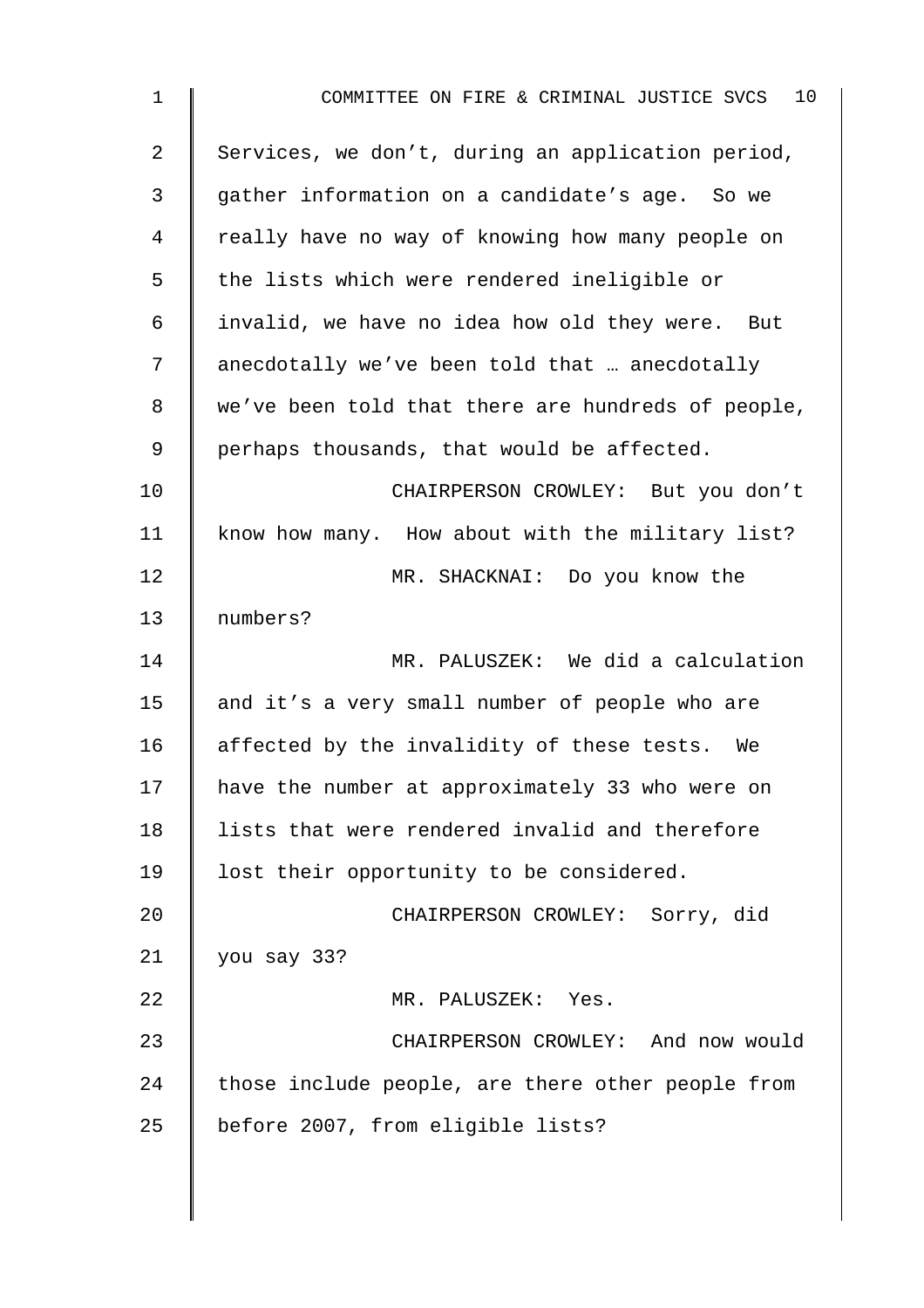| $\mathbf{1}$ | COMMITTEE ON FIRE & CRIMINAL JUSTICE SVCS 11       |
|--------------|----------------------------------------------------|
| 2            | MR. PALUSZEK: Other than those                     |
| 3            | special military list candidates?                  |
| 4            | CHAIRPERSON CROWLEY: Right.                        |
| 5            | MR. PALUSZEK: No.                                  |
| 6            | CHAIRPERSON CROWLEY: What  in                      |
| 7            | your estimate, who would be  what would be the     |
| 8            | age of the oldest applicant? Could it be  of the   |
| 9            | military, just in that case?                       |
| 10           | MR. PALUSZEK: It would be older                    |
| 11           | than 35, I'd have to get back to you on like on    |
| 12           | how that number would work.                        |
| 13           | CHAIRPERSON CROWLEY: Okay, do any                  |
| 14           | of my colleagues here have questions today? Okay,  |
| 15           | Council Member Dan Halloran.                       |
| 16           | COUNCIL MEMBER HALLORAN III: Good                  |
| 17           | morning, thank you for being here. Just with       |
| 18           | regards to the application of this exam, given the |
| 19           | pending lawsuit, what provisions to prevent this   |
| 20           | list from becoming stale is the Fire Department    |
| 21           | taking, or preparing to take, given the litigation |
| 22           | issue that we're involved in? And is there any     |
| 23           | other future issues with regards to this           |
| 24           | particular piece of legislation that you think we  |
| 25           | should be mindful of as we're moving forward?      |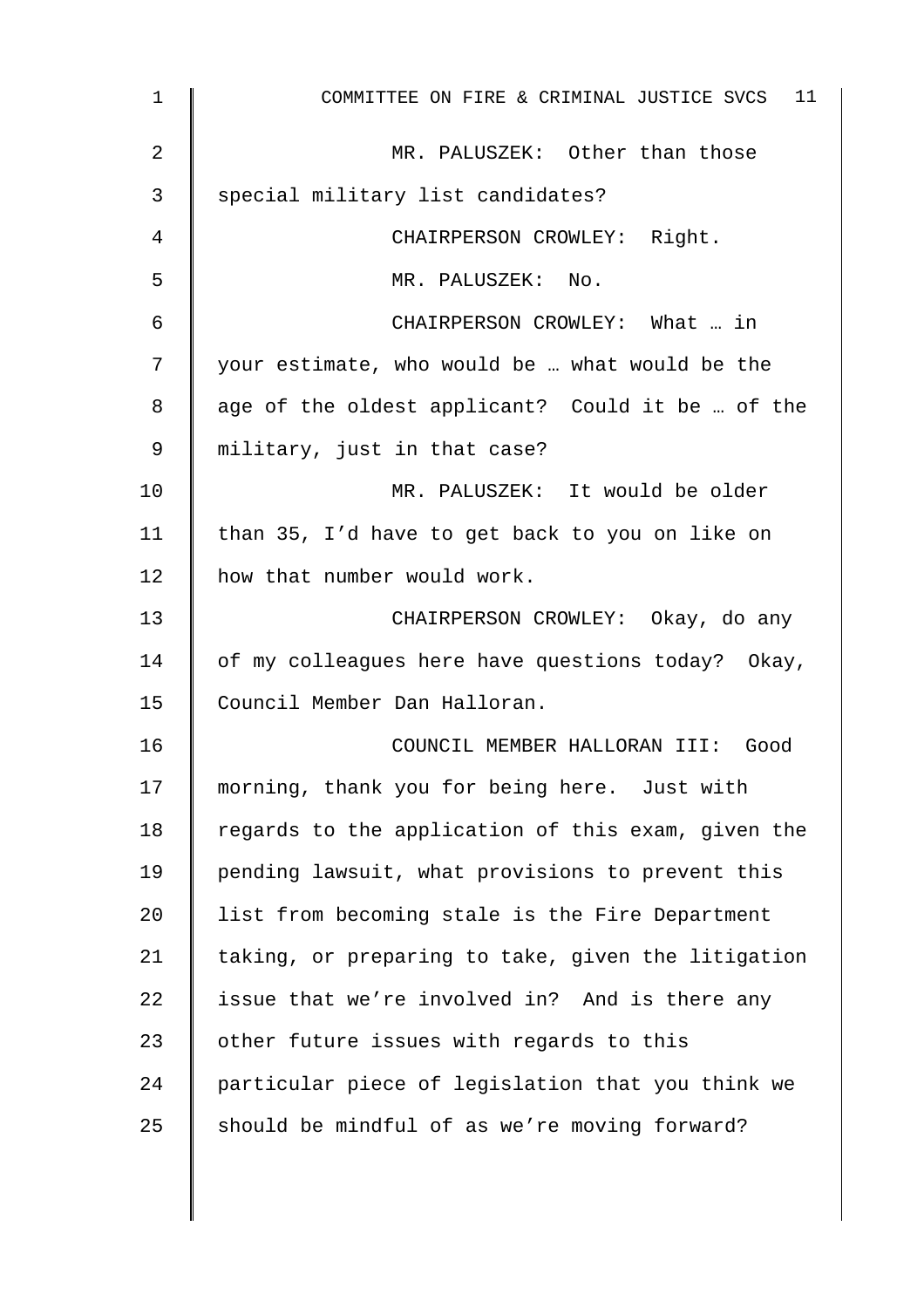| $\mathbf{1}$   | 12<br>COMMITTEE ON FIRE & CRIMINAL JUSTICE SVCS    |
|----------------|----------------------------------------------------|
| $\overline{a}$ | MR. SHACKNAI: Well, I assume                       |
| 3              | you're referring to the current, this next test    |
| 4              | possibly becoming stale at some point. I don't     |
| 5              | know that anything needs to be done right now. I   |
| 6              | think it's an issue we need to keep our eye on.    |
| 7              | We want to stay  make sure that the schedule is    |
| 8              | adhered to, that we have this filing period        |
| 9              | opening and closing, that we have whatever         |
| 10             | hearings are necessary before the exam is given,   |
| 11             | that we then give the exam, score it quickly, and  |
| 12             | get a new class in. Then once the list is          |
| 13             | created, we'll have to see what issues emerge from |
| 14             | the rest of the litigation pertaining to that list |
| 15             | and potentially the hiring of applicants from      |
| 16             | prior lists and what order all of that goes in.    |
| 17             | So there's a lot of matters yet to be decided.     |
| 18             | Thank you.                                         |
| 19             | CHAIRPERSON CROWLEY: All right,                    |
| 20             | Council Member Gentile.                            |
| 21             | COUNCIL MEMBER GENTILE: Just to be                 |
| 22             | sure, these applicants that will benefit from this |
| 23             | legislation, are they getting any type of extra    |
| 24             | points, or any advantage of any type in taking     |
| 25             | this new exam?                                     |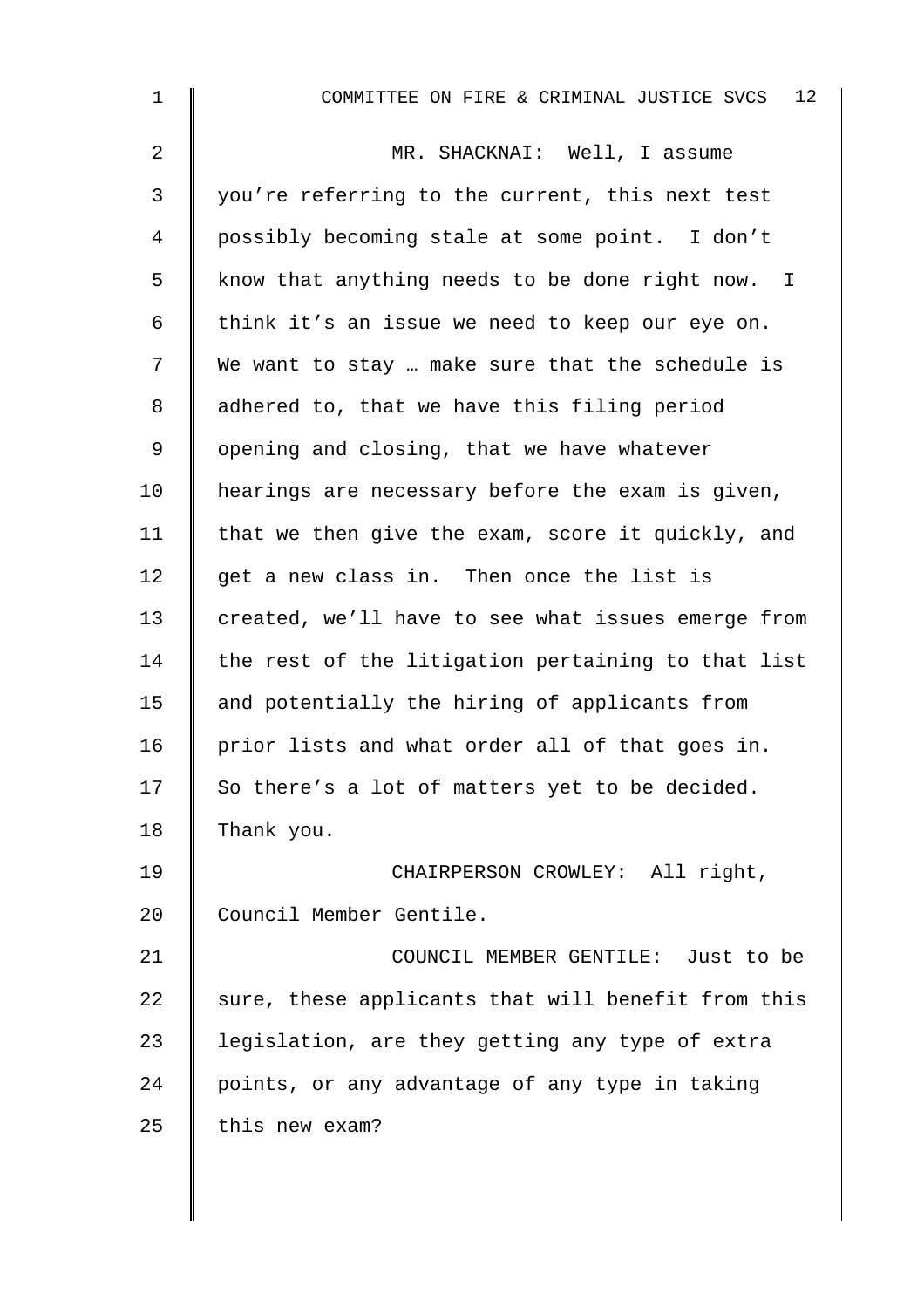| $\mathbf 1$    | 13<br>COMMITTEE ON FIRE & CRIMINAL JUSTICE SVCS   |
|----------------|---------------------------------------------------|
| $\overline{a}$ | MR. SHACKNAI: No, all they're                     |
| 3              | getting is, you know, what they desperately       |
| 4              | wanted, the opportunity to compete again. And     |
| 5              | it's going to be a straight-up competition, and   |
| 6              | that's all they were ever seeking.                |
| 7              | COUNCIL MEMBER GENTILE: Right.                    |
| 8              | Okay.                                             |
| 9              | CHAIRPERSON CROWLEY: Thank you,                   |
| 10             | Council Member, we've also been joined by Council |
| 11             | Member Mathieu Eugene from Brooklyn. I would      |
| 12             | recommend my colleagues to vote yes on this bill, |
| 13             | and ask the clerk to take the vote.               |
| 14             | COMMITTEE CLERK MARTIN: William                   |
| 15             | Martin, Committee Clerk, roll call vote on the    |
| 16             | Committee of Fire and Criminal Justice Services,  |
| 17             | Introduction 450-A. Council Member Crowley?       |
| 18             | CHAIRPERSON CROWLEY: I vote aye.                  |
| 19             | COMMITTEE CLERK MARTIN: Gentile.                  |
| 20             | COUNCIL MEMBER GENTILE: I vote                    |
| 21             | aye.                                              |
| 22             | COMMITTEE CLERK MARTIN: Mendez.                   |
| 23             | COUNCIL MEMBER MENDEZ: I vote aye.                |
| 24             | COMMITTEE CLERK MARTIN: Eugene.                   |
| 25             | COUNCIL MEMBER EUGENE: I vote aye.                |
|                |                                                   |
|                |                                                   |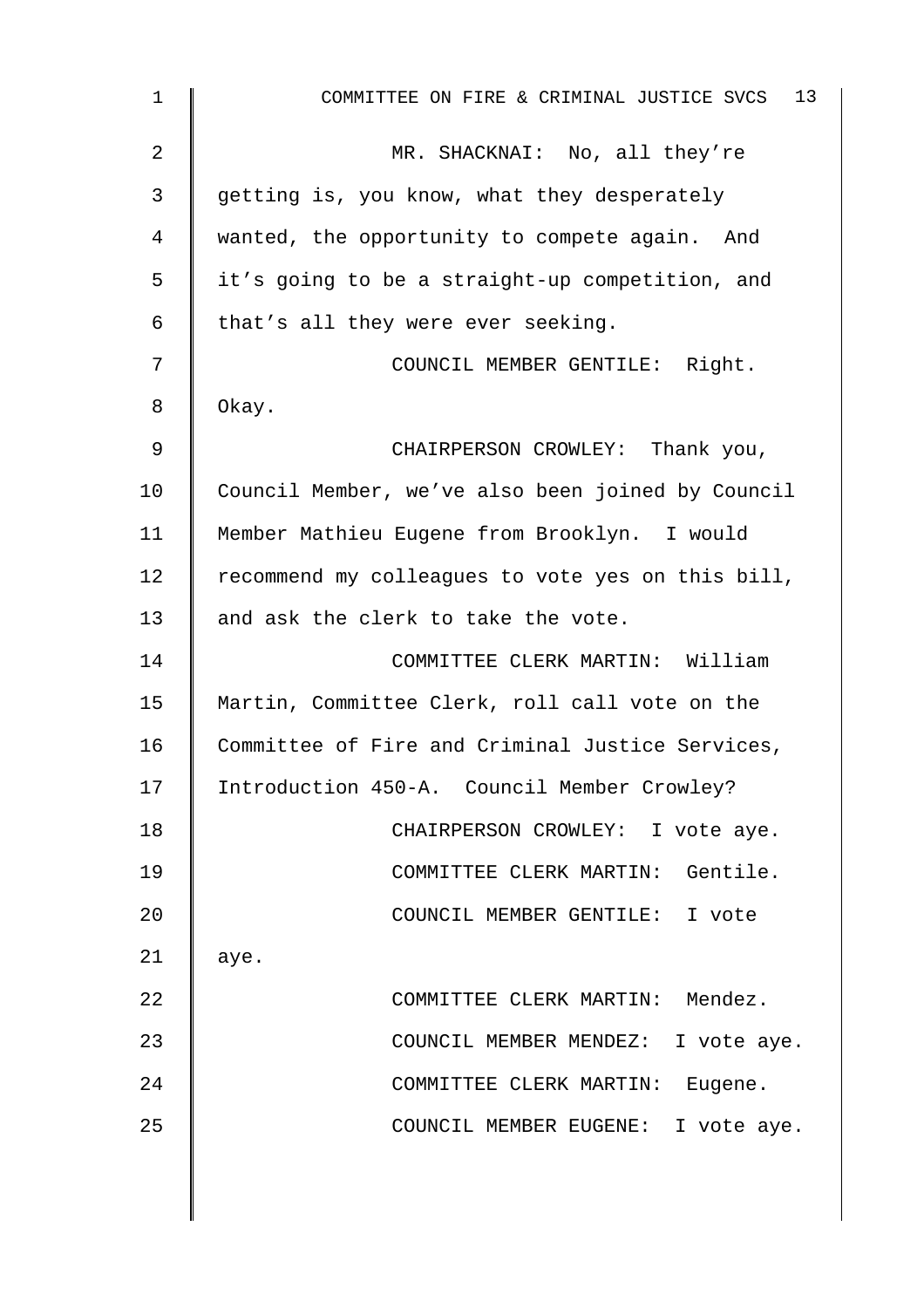| $\mathbf 1$ | COMMITTEE ON FIRE & CRIMINAL JUSTICE SVCS 14       |
|-------------|----------------------------------------------------|
| 2           | COMMITTEE CLERK MARTIN: Halloran.                  |
| 3           | COUNCIL MEMBER HALLORAN III: I'm                   |
| 4           | glad to vote aye.                                  |
| 5           | COMMITTEE CLERK MARTIN: By a vote                  |
| 6           | of five in the affirmative, zero in the negative   |
| 7           | and no abstentions, the item is adopted. Members,  |
| 8           | please sign the Committee report. Thank you.       |
| 9           | CHAIRPERSON CROWLEY: I'd ask the                   |
| 10          | clerk to keep the vote open, I think Council       |
| 11          | Member Rodriguez will be here soon. Thank you for  |
| 12          | all voting yes.                                    |
| 13          | MR. SHACKNAI: Thank you very much.                 |
| 14          | CHAIRPERSON CROWLEY: The roll will                 |
| 15          | remain open for the next 20 minutes, 15 actually,  |
| 16          | 15 minutes.                                        |
| 17          | COMMITTEE CLERK MARTIN: Council                    |
| 18          | Member Rodriguez.                                  |
| 19          | COUNCIL MEMBER RODRIGUEZ: Aye.                     |
| 20          | COMMITTEE CLERK MARTIN: The final                  |
| 21          | vote on the Committee on Fire and Criminal Justice |
| 22          | Services is now six in the affirmative, zero in    |
| 23          | the negative and no abstentions.                   |
|             |                                                    |
|             |                                                    |